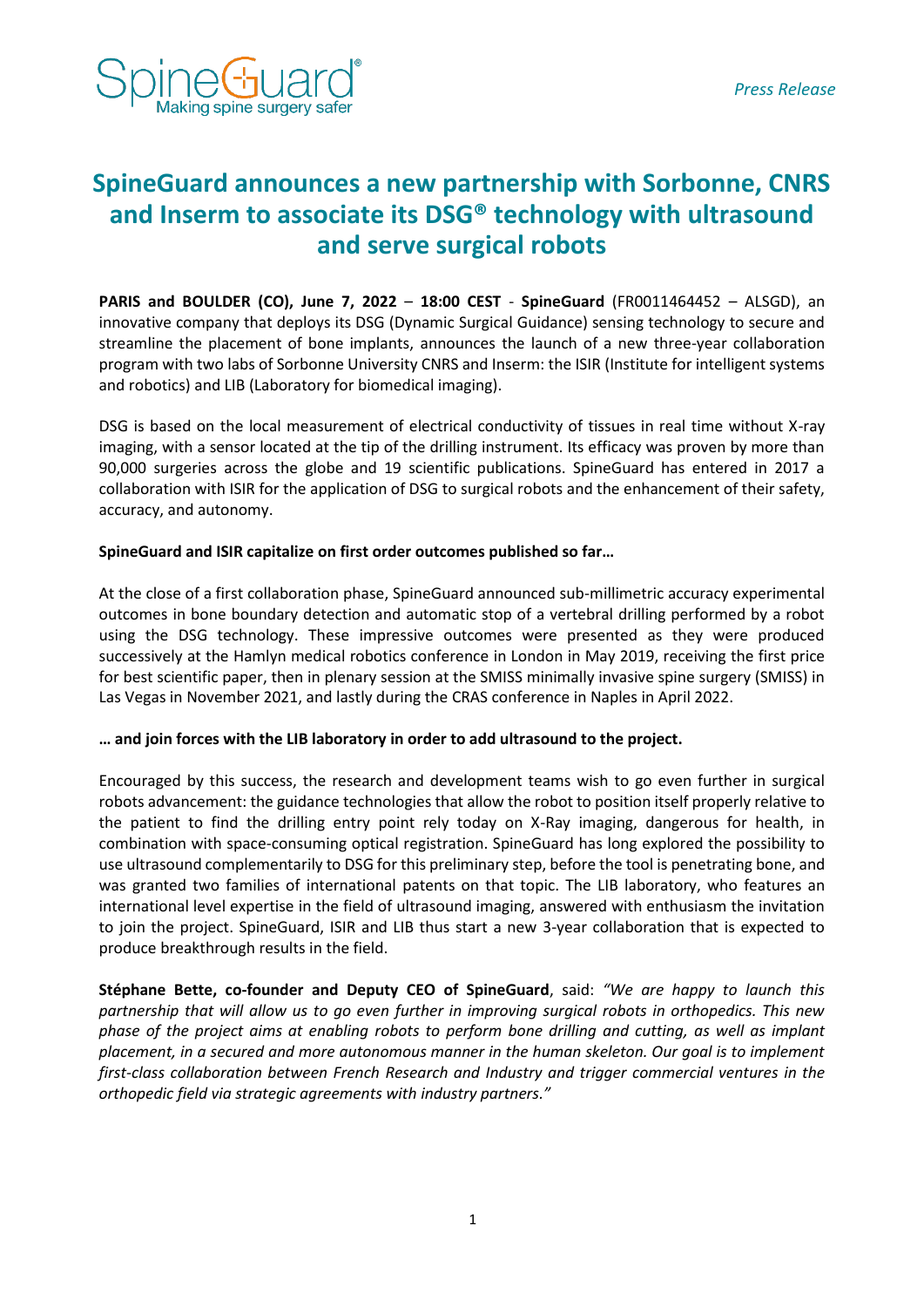**Guillaume Morel, Professor at Sorbonne University and ISIR Director, and Brahim Tamadazte, Researcher at CNRS and member of ISIR,** added: *"We are delighted to continue the close and dynamic collaboration initiated in 2017 with SpineGuard. The entry of robotics and associated new technologies in operating room is no doubt one of the biggest medical advances of the last twenty years. Robotic approaches often allow the surgical gesture to be less invasive, more accurate, safe and intuitive in numerous surgical procedures. The first outcomes from the previous collaboration gave us more visibility on the clinical added value that a robot with original and effective sensors can bring to Orthopedic Surgery in general and Spine in particular. This new collaboration will be about ultrasonic sensors coupled with robotics. This original and promising association will allow the surgeon to define the entry point and the pedicle screw trajectory accurately and non-invasively, without relying on ionizing or costly preoperative imaging (scanner, MRI). The association of two prestigious labs of Sorbonne University (ISIR and LIB), whose competencies are highly complementary to SpineGuard's industrial vision constitute a stimulating work environment favorable to innovation. The journey with SpineGuard goes on for three more years with a target of several technologic and scientific innovations to serve patients and care providers."*

**Quentin Grimal, Professor at Sorbonne University and Manager of the team "Ultrasound and imaging for bone quality characterization" at LIB**, concludes: *"Using ultrasound to position a surgical tool is particularly relevant. Ultrasounds are danger free and provide real time information about interfaces, bone anatomy, even bone mechanical quality. The use of an ultrasound probe should allow to position the robotic arm in an optimal manner to place pedicle screws. In general, echography does not allow to see beyond the bone surfaces because ultrasounds are strongly reflected at the surface and strongly attenuated when propagating in bone. Low amplitude signals coming from inside bone can however be exploited through specific treatments which are a specialty of our team. Our team, pioneer in ultrasound utilization to probe bone, has introduced several approaches that offer an alternative to X-Rays for characterization of trabecular or cortical bone health. For our team, this partnership with SpineGuard and ISIR is a great fit: it will accelerate methodology and instrument developments for a broader utilization of ultrasound in orthopedic surgery. We are very happy to participate in this innovation rich project."*